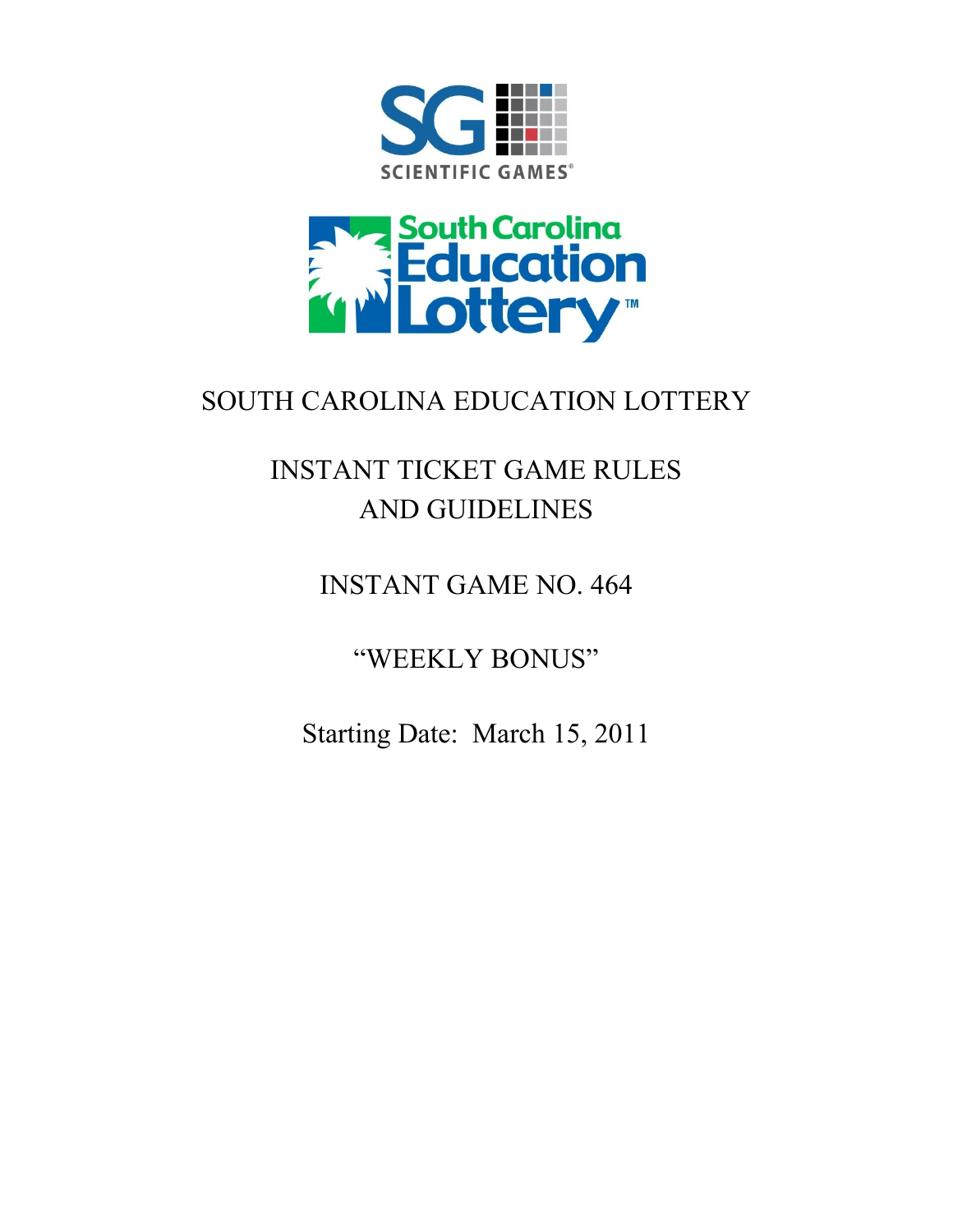### SOUTH CAROLINA INSTANT GAME NO. 464 "WEEKLY BONUS" GAME RULES AND GUIDELINES

### TABLE OF CONTENTS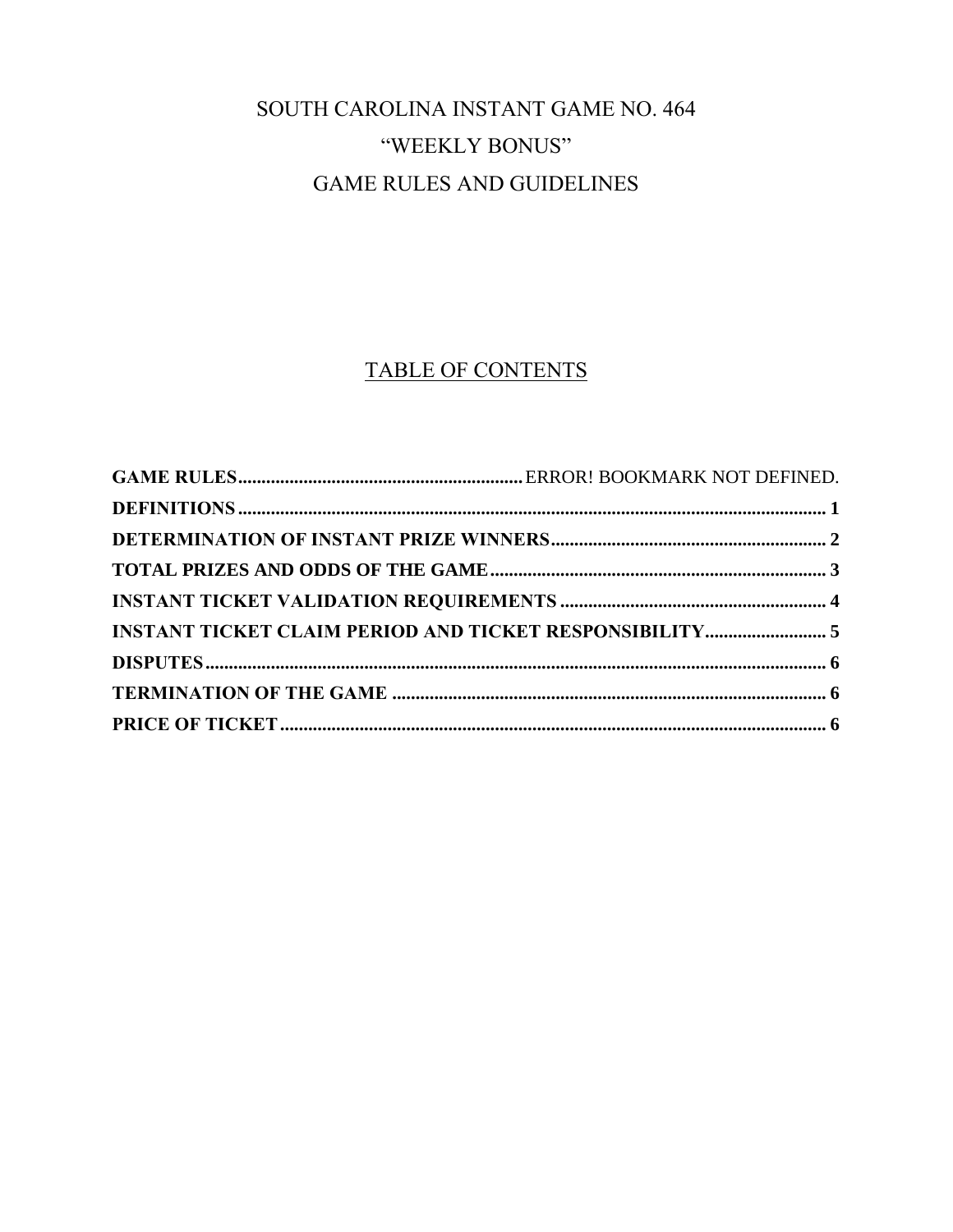#### **Section 1 – GAME RULES**

- 1.1 These rules for Game #464 are comprised of: (1) Act 59 of 2001, as amended; (2) the Regulations of the South Carolina Education Lottery Commission; (3) the "Working Papers" for the South Carolina Education Lottery (SCEL) Game #464 which establish the game specifications and parameters; (4) the material presented in these Instant Ticket Game Rules; and (5) any practices or procedures utilized by SCEL. For the Ticket Holder Complaint Procedure visit the Instant Games Page at www.sceducation lottery.com. The items cited herein are incorporated by reference and are binding as if printed herein. Each document cited above shall have equal weight unless is an inconsistency between or among these documents in which case the document listed first shall be controlling.
- 1.2 These rules become effective on the date the initial game allocation of tickets is sent from the instant ticket vendor warehouse to SCEL Retail Outlets, and will remain effective through the last day to claim a prize validate a prize for Instant Game 353. For End of game procedures visit the Instant Games Page at www.sceducation.com.
- 1.3 To determine if the "Last Day To Sell tickets" in a SCEL retail outlet has been established for this game visit the Instant Game Page at [www.sceducationlottery.com](http://www.sceducationlottery.com/) or visit the green play station or ask a SCEL retailer.
- 1.4 "Weekly Bonus" tickets shall be made available for sale at the discretion of the Executive Director.

#### <span id="page-2-0"></span>**Section 2 - DEFINITIONS**

- 2.1 "Low Tier Prize" is a prize of \$19.00 and less. All other prizes are mid- to high-tier prizes.
- 2.2 "Ticket" is a South Carolina Instant Game Number 464 Ticket.
- 2.3 "Ticket Validation Code" for Instant Game Number 464 is the unique twelve (12) digit number printed in the play area on the front of the Ticket underneath the game latex and overprint.
- 2.4 "Pack" is a pack of fanfolded Instant Game Tickets which are attached to each other by perforations which the retailer uses to separate the tickets from each other when they are sold.
- 2.5 "Pack-Ticket Number" is the twelve (12) digit number of the form 464-000001-0-000 (149), which will be ink jet imaged on the back of the ticket in black ink.
- 2.6."Play Symbols" are one of the symbols which appear under the twenty-two (22) spots on the front of the ticket marked or entitled "Play Symbols." Each Play Symbol is printed in black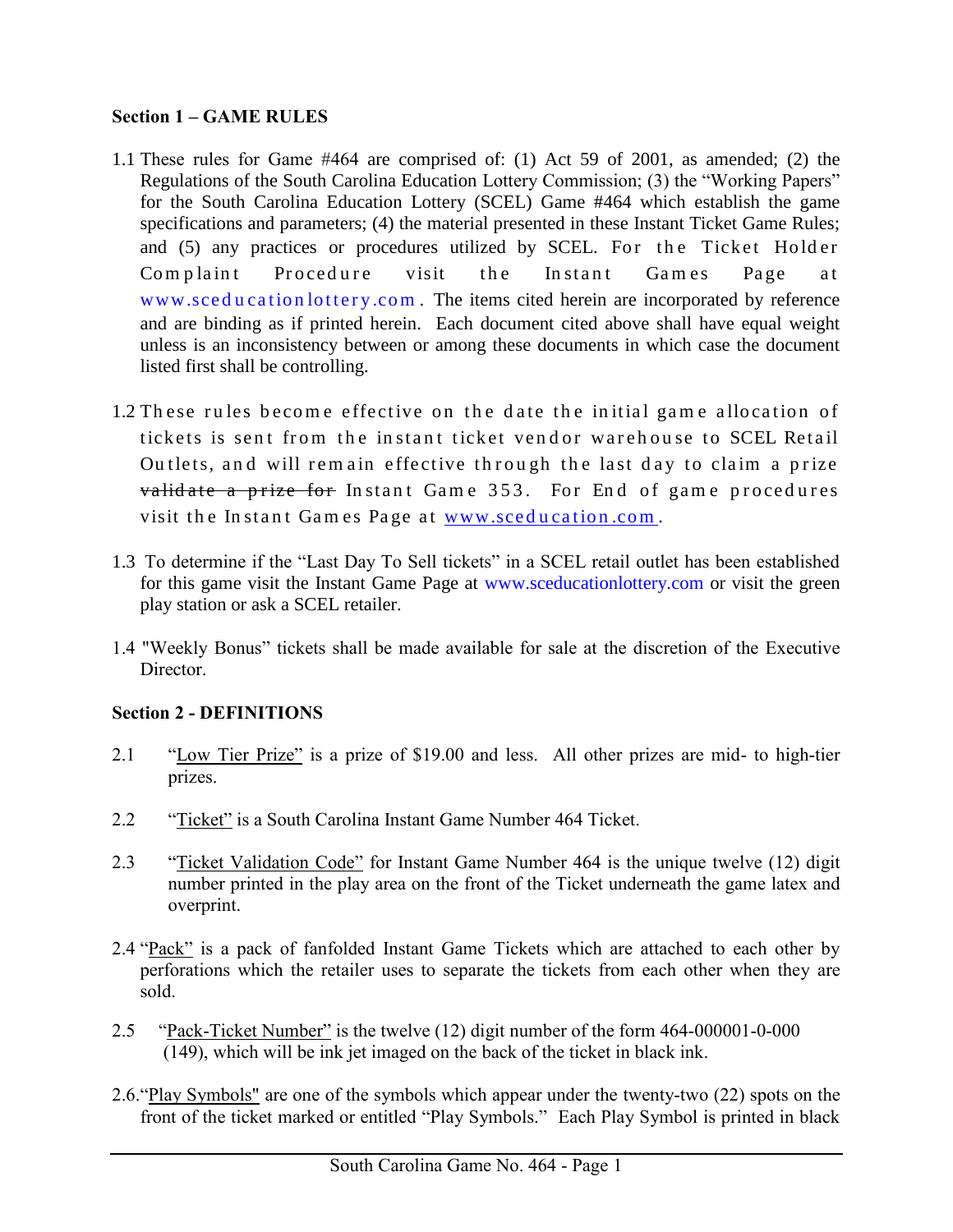ink in Symbol Font in positive. Paragraph 2.7, 2.8 and 2.9 illustrates the possible Play Symbols used.

2.7 YOUR NUMBERS Play Symbols: There are ten (10) play spots. The YOUR NUMBERS Play Symbols will be as shown below.



2.8 WINNING NUMBERS Play Symbols: There are two (2) play spots. The WINNING NUMBERS Play Symbols will be as shown below.

| ONE          | <b>TWO</b>   | <b>HREE</b> | <b>FOUR</b> | <b>FIVE</b>  | SIX          | <b>SEVEN</b> | <b>EIGHT</b> | <b>NINE</b>  | <b>TEN</b>   |
|--------------|--------------|-------------|-------------|--------------|--------------|--------------|--------------|--------------|--------------|
|              |              | IJ          | 14          |              | 16           |              | 18           | 19           | 20           |
| <b>ELEVN</b> | <b>THLVE</b> | <b>HRTN</b> | FORTN       | <b>FIFTN</b> | <b>SIXTN</b> | <b>SVNTN</b> | <b>EGHTN</b> | <b>NINTN</b> | <b>THNTY</b> |

2.9 Prize Symbols: There are ten (10) Prize Spots. The Prize Symbols will be as shown below.

| \$1.00         | \$2.00  | \$5,00         | \$10.00       | \$20.00        |
|----------------|---------|----------------|---------------|----------------|
| <b>ONE DOL</b> | TWO DOL | FIV DOL        | TEN DOL       | <b>THY DOL</b> |
| \$25.00        | \$50.00 | \$400          | \$1,000       |                |
| <b>THY FIV</b> | FTY DOL | <b>FOR HUN</b> | \$1,000/WK/YR |                |

- 2.10 Legends: The Legends shown below will appear in their respective play area(s). **WINNING NUMBERS** YOUR NUMBERS
- 2.11 "Retailer Validation Code" consists of three (3) small codes found under the removable scratch off coating over the Play Symbols on the front of the ticket, which the contracted Ticket Retailer uses to verify and validate winners. For Instant Game Number 464, the Retailer Validation Codes are: TWO for \$2 winners, THR for \$3 winners, FIV for \$5 winners, TEN for \$10 winners, TWY for \$20 winners, FTY for \$50 winners, SVF for \$75 winners, HUN for \$100 winners, TWH for \$200, and FRH for \$400 winners for "Weekly Bonus" with each letter appearing in three (3) of ten (10) possible locations beneath the removable latex covering.
- 2.12 A "Non-Winning Ticket" is defined as a South Carolina Instant Game 464 Ticket which is not intended to be a winning Ticket.

#### **Section 3 - DETERMINATION OF INSTANT PRIZE WINNERS**

3.1 The following subparagraphs specify how a prizewinner of an instant cash prize is determined in Instant Game 464.

<span id="page-3-0"></span>The entire play area on the ticket is to be rubbed off to determine the twelve (12) Play Symbols and ten (10) Prize Symbols on the front of the ticket. If the ticket bearer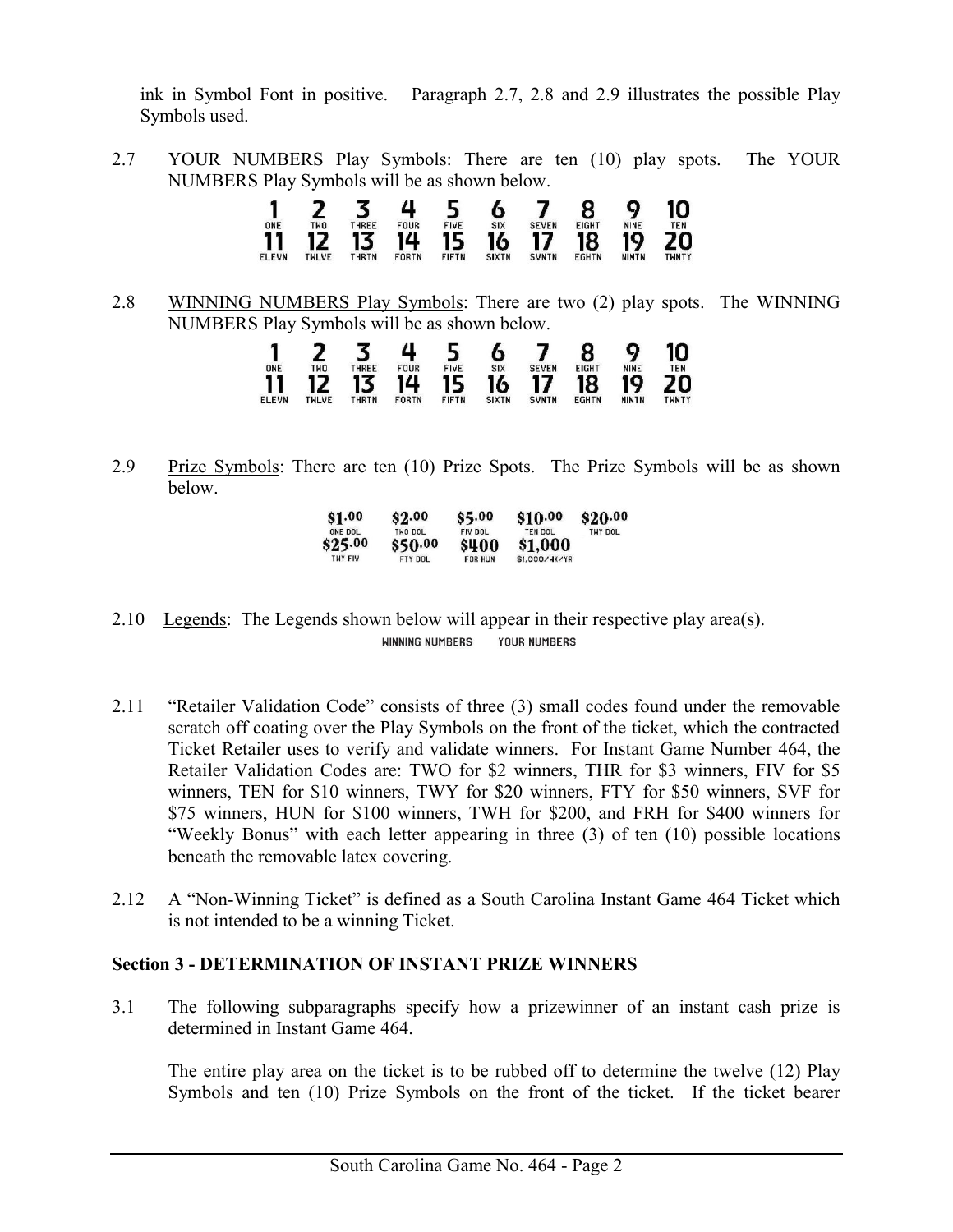matches any of YOUR NUMBERS to any of the WINNING NUMBERS, the ticket holder will win the prize shown for that number. The prize amounts are as follows:

- \$ 2 (two dollars) or
- $\begin{array}{cc} $ \text{\$} & 3 \text{ (three dollars) or} \\ $ \text{\$} & 5 \text{ (five dollars) or} \end{array}$
- $\begin{array}{cc} $ \text{\$} & 5 \text{\(} \text{five dollars)} \text{ or} \\ $ \text{\$} & 10 \text{\(} \text{ten dollars)} \text{ or} \end{array}$
- 10 (ten dollars) or
- \$ 20 (twenty dollars) or
- \$ 50 (fifty dollars) or<br>\$ 75 (seventy-five dol
- \$ 75 (seventy-five dollars) or<br>\$ 100 (one hundred dollars) or
- $\begin{array}{cc} $ & 100 \text{ (one hundred dollars)} \text{ or} \\ $ & 200 \text{ (two hundred dollars)} \text{ or} \end{array}$
- 200 (two hundred dollars) or
- \$ 400 (four hundred dollars) or
- \$ 52,000 (fifty-two thousand dollars)
- 3.2 No portion of the Point of Sale (POS) material(s) which display printing of this instant ticket game or any extraneous matter whatever shall be usable or playable as a part of the Instant Game.
- 3.3 Determination of prize winners shall be subject to the instant Ticket Validation Requirements set forth in Section Five of these Rules and any other validation requirements utilized by SCEL.
- 3.4 The Validation Number (including any portion thereof) is not a Play or Prize Symbol and cannot be used as a Play or Prize Symbol.
- 3.5 The Retailer Validation Code (including any portion thereof) is not a Play Symbol and cannot be used as a Play or Prize Symbol.

#### **Section 4 – TOTAL PRIZES AND ODDS OF THE GAME**

Six million (6,000,000) tickets were ordered for this instant ticket game. The number and value of prizes programed to be in this game are as follows:

<span id="page-4-0"></span>

| <b>INSTANT</b> | <b>APPROXIMATE</b>    | <b>CHANCES</b> |
|----------------|-----------------------|----------------|
| <b>PRIZE</b>   | <b>NUMBER IN GAME</b> | OF WINNING     |
| \$2            | 880,000               | 1:6.82         |
| \$3            | 200,000               | 1:30.00        |
| \$5            | 280,000               | 1:21.43        |
| \$10           | 120,000               | 1:50.00        |
| \$20           | 11,750                | 1:510.64       |
| \$50           | 8,150                 | 1:736.20       |
| \$75           | 3,000                 | 1:2,000.00     |
| \$100          | 5,500                 | 1:1,090.91     |
| \$200          | 2,500                 | 1:2,400.00     |
| \$400          | 1,500                 | 1:4,000.00     |
| \$52,000       | 4                     | 1:1,500,000.00 |
|                |                       |                |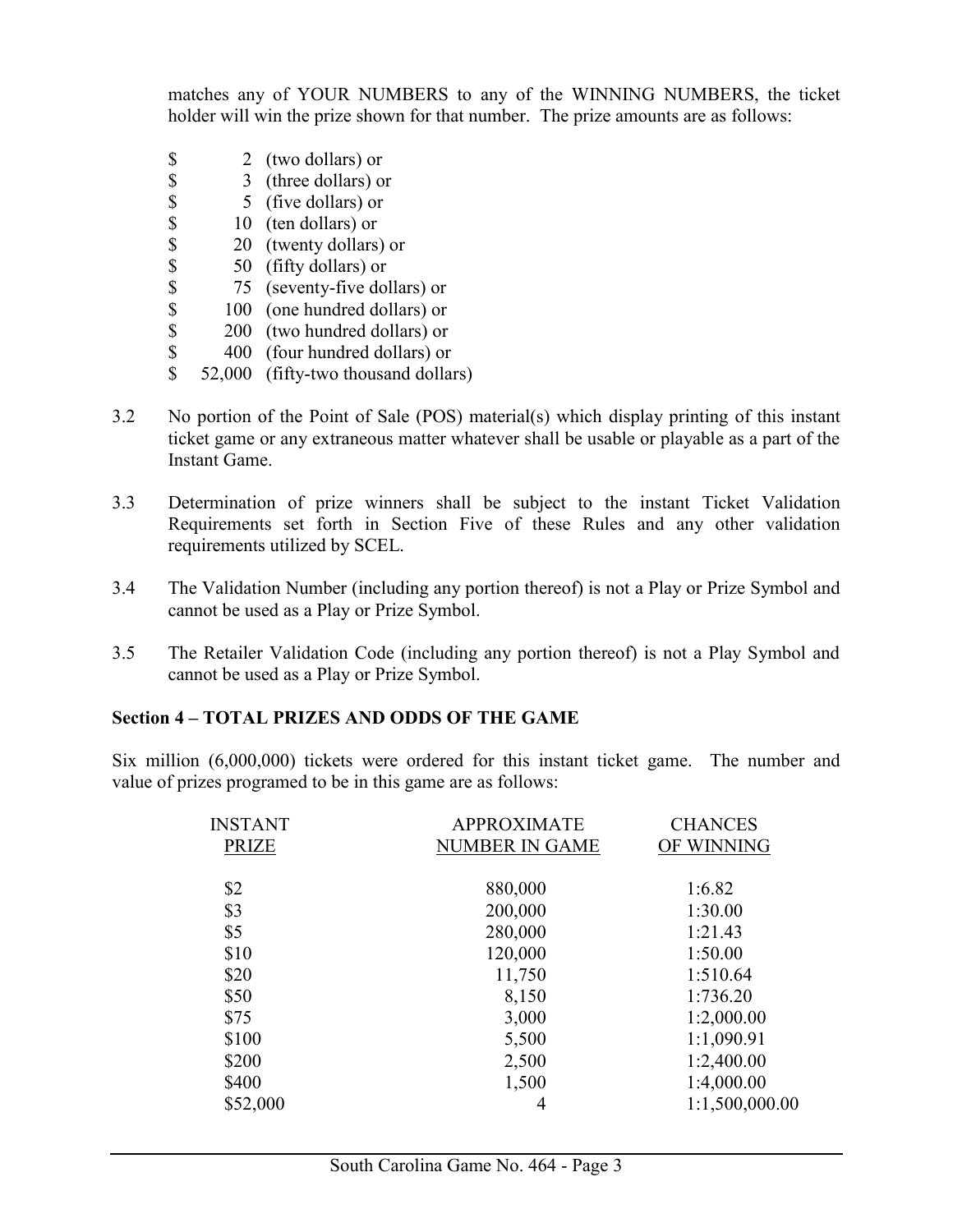#### **THE ODDS AND TOTAL NUMBER OF PRIZES ARE BASED UPON THE TICKETS ORDERED (6,000,000) AND NOT THE QUANTITY OF TICKETS ACTUALLY DELIVERED TO SCEL.**

**THE OVERALL ODDS OF WINNING ARE 1 in 3.97.** This **DOES NOT** mean that there is a winning ticket in every four (4) tickets. The prizes listed above are distributed randomly throughout all of the tickets and packs ordered as governed by the programming parameters established by SCEL. Reorders, if any, will affect odds, total number of prizes, and the total value of prizes available. If you have any other questions about odds or prizes contact SCEL by logging onto [www.sceducationlottery.com](http://www.sceducationlottery.com/) and clicking Contact Us from the homepage.

#### <span id="page-5-0"></span>**Section 5 - INSTANT TICKET VALIDATION REQUIREMENTS**

- 5.1 To be a valid Instant Game Ticket, all of the following requirements must be met:
	- A. Exactly one (1) Play Symbol must appear under each of the twelve (12) rub-off spots and exactly one (1) Prize Symbol must appear under each of the ten (10) ruboff spots on the front of the Ticket.
	- B. Each of the twelve (12) Play Symbols and ten (10) Prize Symbols must be present in its entirety and be fully legible.
	- C The Ticket shall be intact. The SCEL Director of Security, or his designee, shall determine whether a Ticket is intact and the SCEL Executive Director, in his or her sole discretion, may affirm or deny the Director of Security's determination.
	- D. The Pack-Ticket Number, Ticket Validation Number, and Retailer Validation Code must be present in their entirety and be fully legible. The Ticket Validation Number shall correspond, using SCEL's codes, to the Play Symbols on the Ticket.
	- E. The Ticket must not be mutilated, altered, unreadable, reconstituted, or tampered with in any manner.
	- F. The Ticket must not be counterfeit in whole or in part.
	- G. The Ticket Validation Number, Retailer Validation Code and the Pack-Ticket Number shall be printed in gray-black ink.
	- H. The Ticket must have been issued by SCEL in an authorized manner. The Ticket will have been purchased from a licensed SCEL Retailer and, subject to the provisions of Section 6, presented by the proper holder for validation.
	- I. The Ticket must not be stolen nor appear on any list of omitted Tickets on file at SCEL.
	- J. The Play Symbols, Prize Symbols, Ticket Validation Number and Retailer Validation Code must be right side up and not reversed in any manner.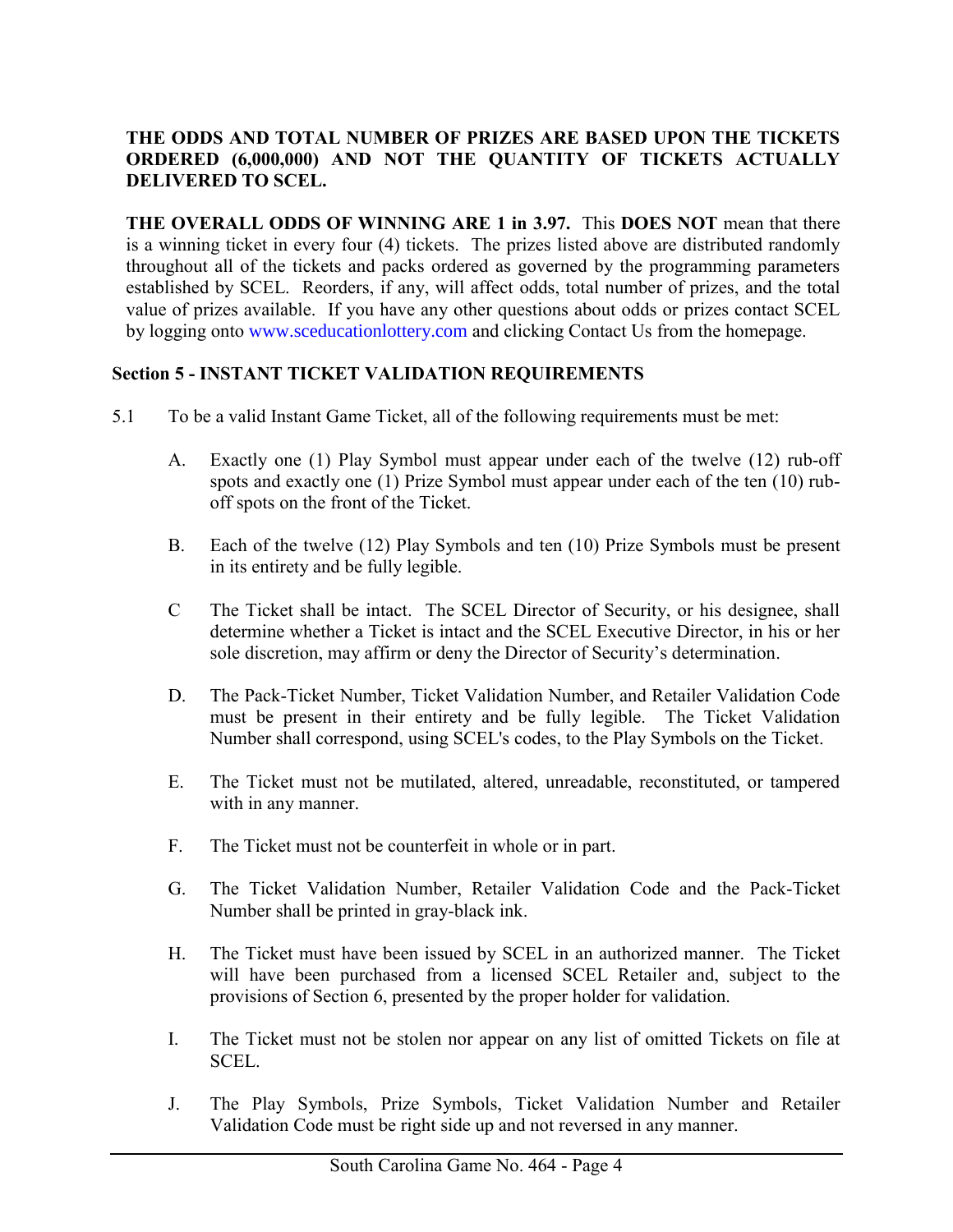- K. The Ticket must be complete, and not miscut, and have exactly one (1) Play Symbol under the twelve (12) Play Symbols on the front of the Ticket; exactly one (1) Prize Symbol under the ten (10) Prize Symbols on the front of the ticket, exactly one (1) Retailer Validation Code; and one (1) Validation Number on the ticket.
- L. The Validation Number of an apparent winning Ticket shall appear on SCEL's official list of Validation Numbers of winning Tickets and a Ticket with that Validation Number shall not have been paid previously as determined by SCEL's central gaming system computer system.
- M. The Ticket must not be blank or partially blank, misregistered, defective or printed or produced in error.
- N. Each of the twelve (12) Play Symbols and ten (10) Prize Symbols must be exactly one of those described in paragraphs 2.6, 2.7, and 2.8.
- O. All symbols and codes must appear in the proper font and correspond to the artwork on file at SCEL.
- P. The display printing must be regular in every respect and correspond precisely with the artwork on file at SCEL and contained in the working papers for this instant ticket game.
- <span id="page-6-0"></span>Q. The Ticket must pass all additional validation tests provided for in the Rules of the South Carolina Education Lottery and confidential validation tests of SCEL.
- 5.2 A Ticket which fails any of SCEL's validation checks is invalid and ineligible for any prize. The Executive Director may replace an invalid Ticket with an unplayed Ticket from the same game or any other game. If a defective Ticket is purchased, the only responsibility or liability of the Executive Director shall be the replacement of the defective Ticket with an unplayed Ticket from the same game or any other game or a refund of the sale price of the Ticket.

#### **Section 6 - INSTANT TICKET CLAIM PERIOD AND TICKET RESPONSIBILITY**

- 6.1 All game prizes must be claimed within ninety (90) days of the last day the game is authorized for sale.
- 6.2 An instant game Ticket is a bearer instrument until signed on the back by the owner.
- 6.3 SCEL shall not be responsible for lost or stolen Tickets.
- 6.4 SCEL shall not be responsible for Tickets lost in the mail, mailed to an incorrect address or mailed to an address other than the address specified by SCEL to receive prize claims.
- 6.5 SCEL shall not be responsible for Tickets claimed by a player in error for a lower prize at a Retailer.